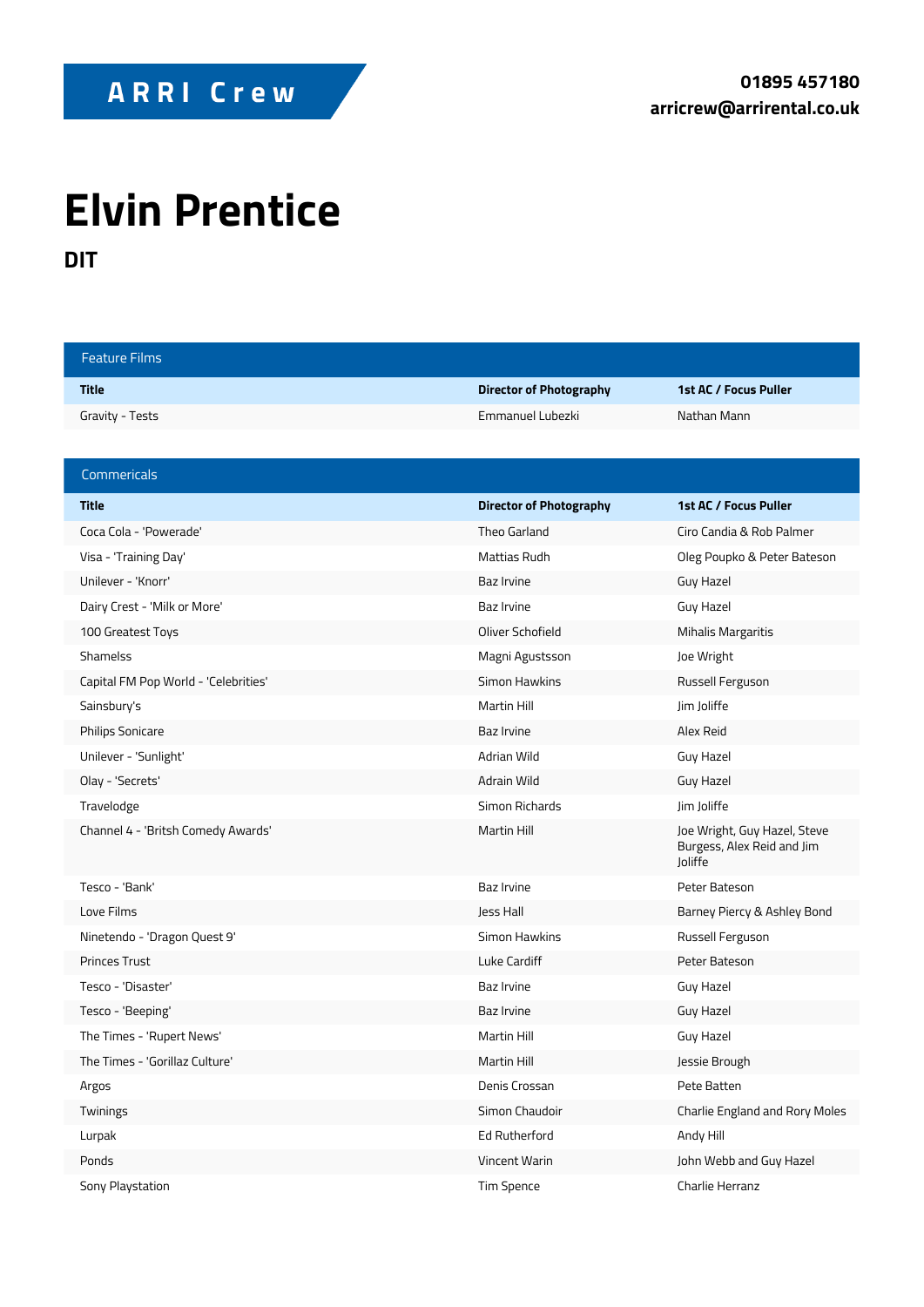| <b>Title</b>                                 | <b>Director of Photography</b> | 1st AC / Focus Puller                                                     |
|----------------------------------------------|--------------------------------|---------------------------------------------------------------------------|
| Nintendo Wii - 'JLS and Rednapp Family'      | Simon Hawken                   | Russell Ferguson                                                          |
| McCain - 'Wedges - Film 4 Idents'            | Dan Bronks                     | Ciro Candia                                                               |
| Nestle                                       | Phillip Blaubach               | Paul Mackay                                                               |
| BRMB - 'Dancer'                              | Simon Archer                   | <b>Barney Piercy</b>                                                      |
| Citroen                                      | Alex Barber                    | Craig Bloor                                                               |
| Britvic - 'Save Tango'                       | <b>Richard Stewart</b>         | Henry Langrebe                                                            |
| Saatchi's - 'Summer Scholarship'             | <b>Oliver Cariou</b>           | Barney Piercy and Joe Wright                                              |
| Damentia                                     | <b>Jan Richter Friis</b>       | Pete Batten                                                               |
| T-Mobile - 'Sing Along'                      | Tim Maurice Jones              | Joe Wright, Pete Batten, Jason<br>Ellis, Sam Goldie and Kelly<br>Cummings |
| T Mobile - 'Dance'                           | Tim Maurice Jones              | Jon Webb and Joe Wright                                                   |
| <b>Premier Foods</b>                         | Adrian Wild                    | Sophie Wilson                                                             |
| Sainsburys ' Credit Card and Home Insurance' | Adrian Wild                    | <b>Guy Hazel</b>                                                          |
| Bayer - 'Bepanthen'                          | Adrian Wild                    | Guy Hazel and Jessie Brough                                               |
| Sainsburys - 'School Clothing'               | Adrian Wild                    | Anthony Hugill                                                            |
| Samaritans                                   | Adrian Wild                    | Jessie Brough                                                             |
| Knife Crime                                  | Sean Bobbitt                   | Ralph Ramsden                                                             |
| Knife Crime                                  | Magni Agustsson                | Jo Wright                                                                 |
| Alibaba.com                                  | Adrian Wild                    | Guy Hazel                                                                 |
| <b>KFC</b>                                   | Jullian Hohndorf               | Sam Goldie                                                                |
| Johnnie Walker                               | Jullian Hohndorf               | Sam Goldie                                                                |
| Harvester - 'Transformation'                 | Adrian Wild                    | Sophie Wilson and Sarah<br>Rollason                                       |

## Music Videos

| <b>Title</b>                         | Director of Photography | 1st AC / Focus Puller |
|--------------------------------------|-------------------------|-----------------------|
| Wolf Gang - 'Dancing with the Devil' | Ed Rutherford           | John Ellis Evans      |
| James Blunt                          | <b>Richard Stewart</b>  | Charlie Heranz        |
| <b>Ambient Content</b>               | George Tiffin           | Joe Wright            |
| Franz Ferdinand                      | Denzil Amour Brown      | Paul MacKay           |
| Spark                                | Ben Magahy              | Lep Holba             |
| Diana Vickers                        | Simon Chaudoir          | Charlie England       |
| Alexandra Burke                      | Adrian Wild             | Guy Hazel             |

| <b>Short Film</b>    |                         |                                               |
|----------------------|-------------------------|-----------------------------------------------|
| <b>Title</b>         | Director of Photography | 1st AC / Focus Puller                         |
| <b>Melior Street</b> | Rupert Hornstein        | Tristan Haley, Fran Weston and<br>Jason Ellis |

## Other Skills

Proficient with the following....

Camera Systems

ARRI D-21, ARRI Alexa, Red One, Sony F35, Sony Ex-3, Sony 750/F900R ,Canon 7D, Arri Hi-Motion / Phanton (highspeed) and